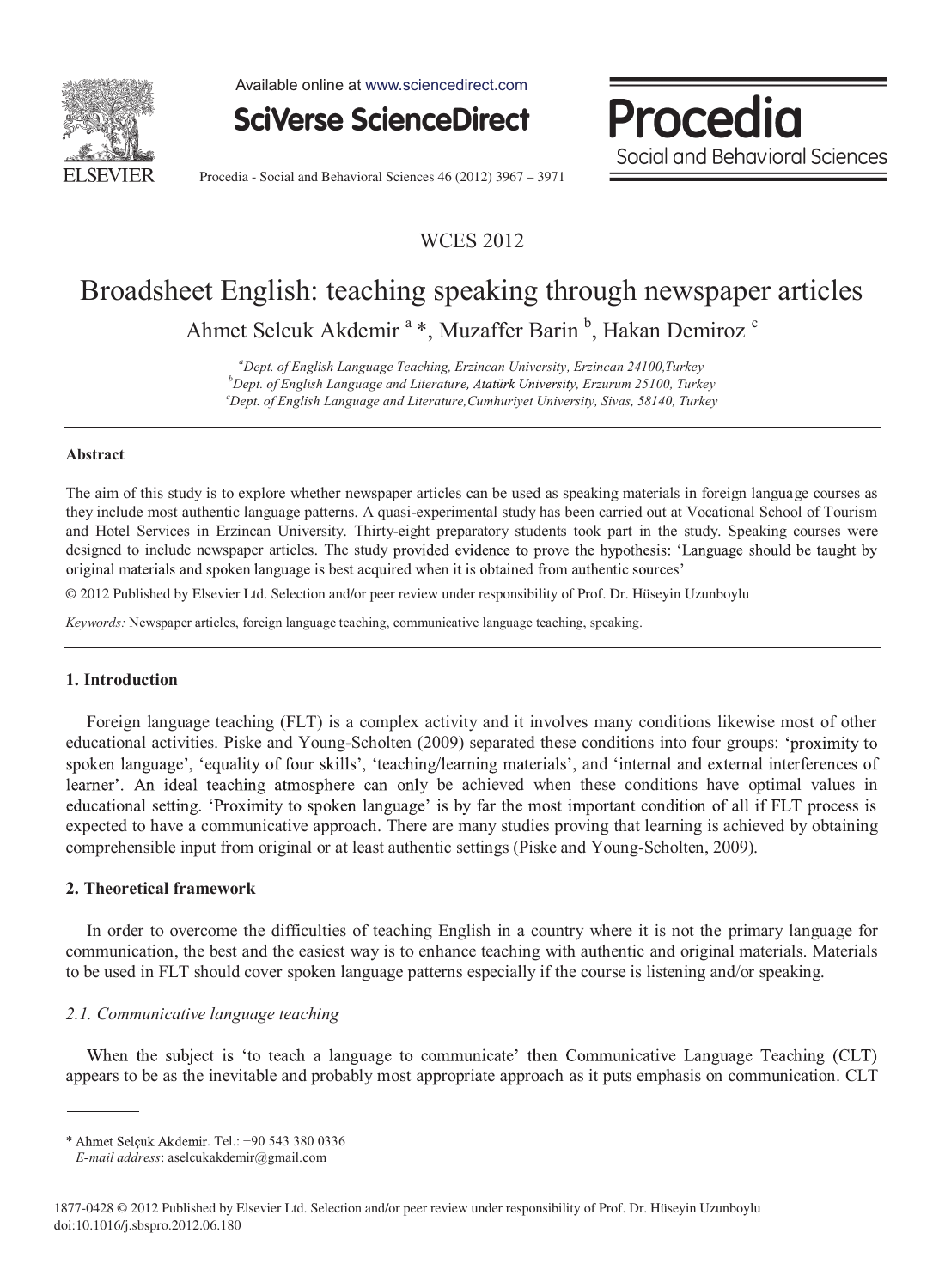is based on communicative competence which is described as the knowledge needed to be able to communicate effectively (Thornbury, 2006). CLT aims broadly to apply the theoretical perspective of Communicative Approach (CA) by making communicative competence as the goal of language teaching and by acknowledging the interdependence of language and communication (Larsen Freeman, 2008). CLT design needs an integration of four skills and even oral or productive skills are emphasized more than receptive ones.

## *2.2. Authentic materials*

Efe, Demiröz, and Akdemir (2011) describes authentic materials as those educational materials which can be used to teach authentic and natural knowledge, competences and abilities. Those materials do not need to be developed or prepared for the purpose of educational. While explaining authentic materials which are used in FLT, Widdowson (1990) emphasizes that those materials are designed to reflect the spoken language to learners. In this context newspaper articles are among the most suitable materials to be used in speaking activities as they include daily spoken and vivid language while conveying news across the cultures and countries. Though having many advantages, newspaper articles has some restrictions which are needed to be considered by teacher before using them in the classroom. Özay (2011) classifies these restrictions as:

Headlines are generally infinitive to refer to the future ('PM to visit Australia'  $-$  PM is going to visit Australia).

- Auxiliary is omitted in passive expressions ('Seven killed in explosion' Seven people have been killed).
- Most headlines are not full sentences and most headlines are used without verbs ('Exeter man's double marriage bid' – There is a bid on Exeter man's double marriage).
- Headlines use noun clauses in which former nouns describes following ones ('Furniture factory pay cut row' – A row about a cut in pay at a factory that makes furniture).
- Many nouns and verbs can be used in both forms for various functions (1. 'US cuts aid to third world' the US reduces its help  $-$  cut: verb, aid: noun 2. 'Aid cuts row'  $-$  There has been a disagreement about the reduction in  $aid - cut$ : noun, aid: noun).
- A colon (:) is used to separate the subject of the sentence from the information it conveys ('Strikes: PM to act' – Strikes causes PM to act).
- A question mark (?) is used to imply that the information is not certain ('Crisis over by September?').
- Many words are used with different meanings from their ordinary usages ('Edge: move gradually' 'World edges towards war'. 'Act: take action; do something' – 'Food crisis: Government to act').

As all other authentic materials, newspaper articles may have the handicap of being 'too original to be understood' by elementary learners. In this case the best way is to review the material before using it in the classroom. Akdemir (2010) suggests simplifying the material but he also emphasizes the necessity of 'keeping the authenticity' of the material. Efe et al (2011) also remarks that written materials should be revised and simplified if needed before using in the classroom.

# *2.3. Speaking*

As an oral and productive skill, speaking should be given enough importance to have its role as the output of FLT process. It, like the other skills, is more complicated than it seems at first and involves more than just pronouncing words (Karakuzu and Akdemir, 2011). Speaking materials can be chosen from various sources but it is important to keep it in context and aligned with the culture of the learners. Newspaper articles, used in this study, have been chosen from daily cultural news of the world and the country (Turkey). Some of them have been re-organized and simplified.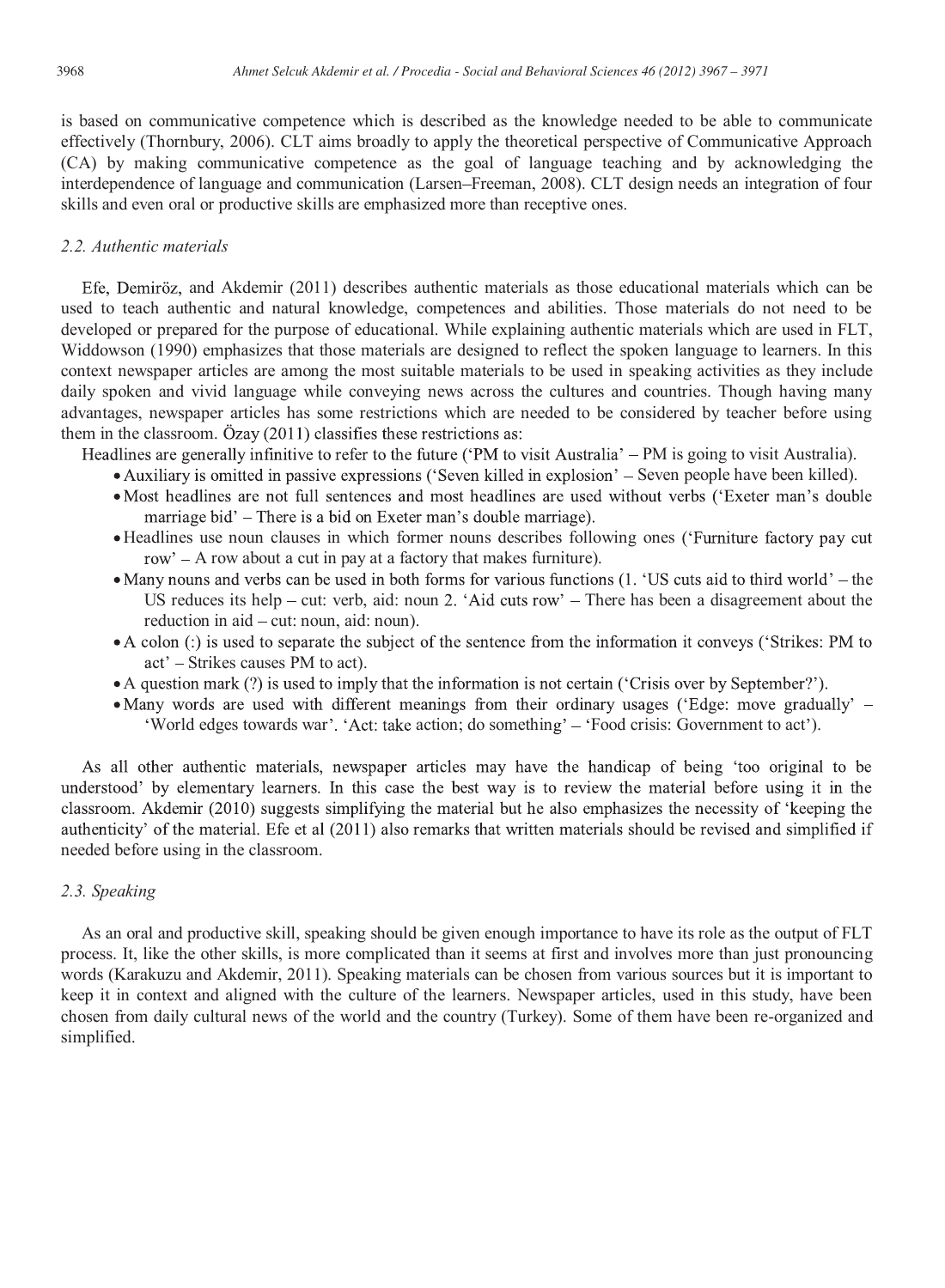#### **3. Methods and procedures**

The aim of this study was to determine whether newspaper articles could be used as speaking materials as they include most actual and living language patterns. A quasi-experimental study was carried out at Vocational School of Tourism and Hotel Services of Erzincan University. 38 preparatory students took part in the study. Speaking courses were constructed to include newspaper articles. In the course of 10 weeks, each having 4 hours of speaking, 8 different newspaper articles were used as speaking materials. Those articles were chosen among cultural and actual news from several various newspapers (the Guardian, Daily Mirror, Daily Express etc.). After reading the articles several times, the teacher gave basic questions to help the students explore the text and the teacher prompted them to talk about the news. Before the study a general proficiency test was used to assess the language levels of the students. During the study four mid-tests were assigned to measure the difference by means of vocabulary, basic expressions and patterns expected to be learnt by the students.

#### **4. Analyses and findings**

The general proficiency test, used to determine the levels and backgrounds of the participants, showed that nearly all of the students have grammar rules but they have problems understanding the phrases and they also do not have enough vocabulary to understand basic spoken patterns (see Table 1).

| N: 38                                |         |           |       |                  |                              |           |              |  |
|--------------------------------------|---------|-----------|-------|------------------|------------------------------|-----------|--------------|--|
|                                      | Correct | Frequency | Wrong | <b>Frequency</b> | <b>Null</b>                  | Frequency | <b>Total</b> |  |
| Vocabulary<br>(10 Q)                 | 170     | % 45      | 210   | % 55             | $\qquad \qquad \blacksquare$ | %0        | 380          |  |
| Phrases $&$<br>Expressions<br>(10 Q) | 150     | %39       | 110   | % 29             | 120                          | % 32      | 380          |  |
| Grammar (5<br>$\overline{Q}$         | 130     | %68       | 60    | % 32             | ۰                            | %0        | 190          |  |
| Total<br>(25 Q)                      | 460     |           | 370   |                  |                              |           | 950          |  |

Table 1. Proficiency test results

During the study, 4 mid-tests were assigned to assess the difference by means of vocabulary, basic expressions and patterns expected to be learnt by the students. Mid-tests were assigned by the teacher and the students are not allowed to use dictionaries during tests. Forty-five minutes were given to each mid-test. Test questions were derived from the texts. The questions were constructed to direct the students to ask and answer basic questions.

The results provided enough evidence to test the hypothesis: "Language should be taught by original materials and spoken language is best acquired when it is obtained from actual and authentic sources". Mid-test results are given as follows:

|  | Table 2. Mid-test $(1)$ |  |
|--|-------------------------|--|
|  |                         |  |

| N: 38                                |         |                  |       |                  |      |           |              |
|--------------------------------------|---------|------------------|-------|------------------|------|-----------|--------------|
|                                      | Correct | <b>Frequency</b> | Wrong | <b>Frequency</b> | Null | Frequency | <b>Total</b> |
| Vocabulary<br>(10 Q)                 | 190     | % 50             | 150   | %39              | 40   | %11       | 380          |
| Phrases $&$<br>Expressions<br>(10 Q) | 160     | $\frac{9}{6}$ 42 | 120   | % 32             | 100  | % 26      | 380          |
| Grammar<br>(5 Q)                     | 120     | %63              | 40    | % 21             | 30   | %16       | 190          |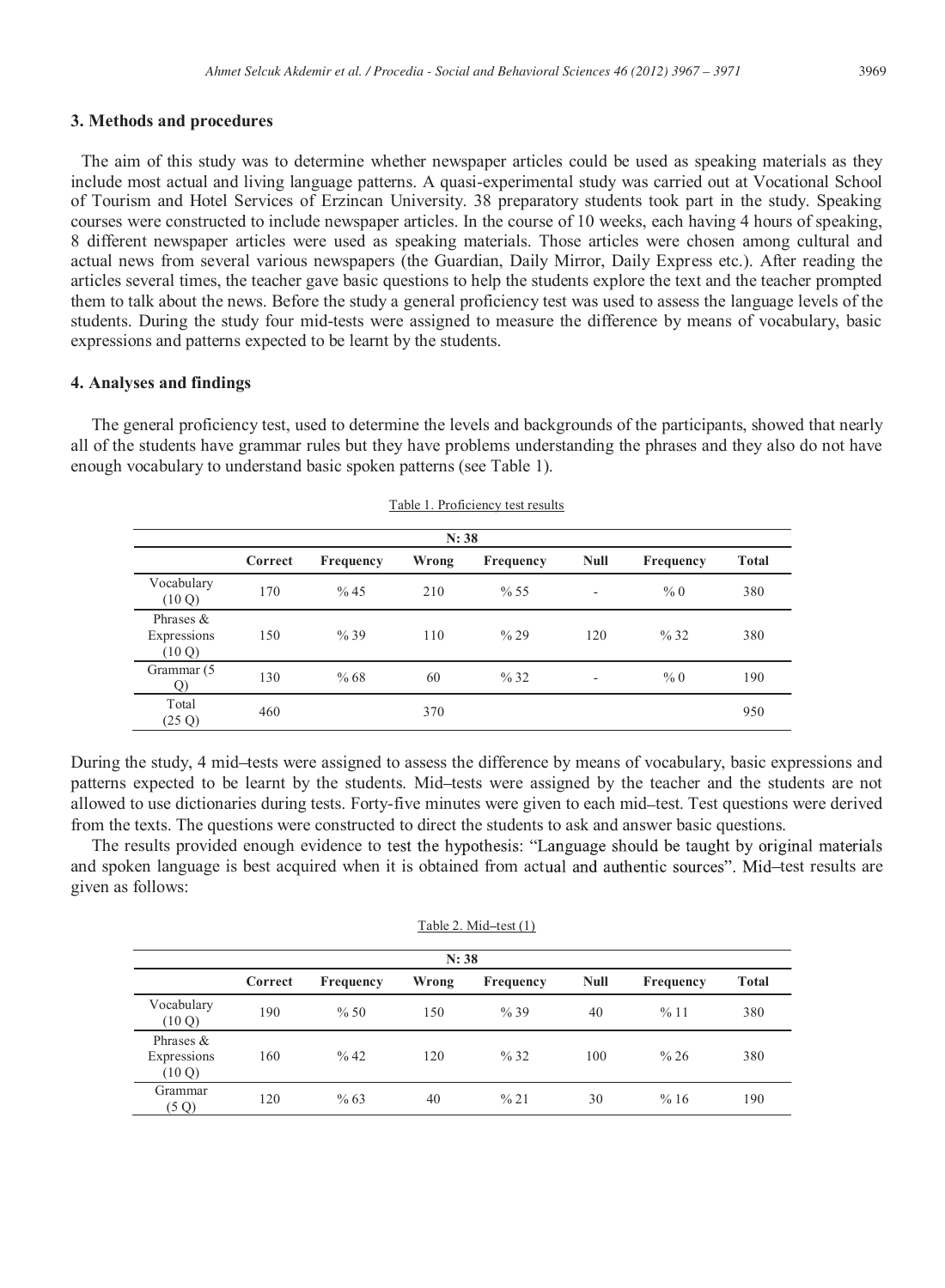| Total<br>(25 Q) | 470 | 310 | 170 | 950 |
|-----------------|-----|-----|-----|-----|
|-----------------|-----|-----|-----|-----|

#### Table 3. Mid-test  $(2)$

| N: 38                                |         |                  |       |                  |      |           |              |
|--------------------------------------|---------|------------------|-------|------------------|------|-----------|--------------|
|                                      | Correct | <b>Frequency</b> | Wrong | <b>Frequency</b> | Null | Frequency | <b>Total</b> |
| Vocabulary<br>(10 Q)                 | 220     | %58              | 140   | % 37             | 20   | % 5       | 380          |
| Phrases $&$<br>Expressions<br>(10 Q) | 160     | % 42             | 100   | % 26             | 120  | % 32      | 380          |
| Grammar<br>(5 Q)                     | 110     | %58              | 50    | % 26             | 30   | %16       | 190          |
| Total<br>(25 Q)                      | 490     |                  | 290   |                  | 170  |           | 950          |

#### Table 3. Mid-test (3)

| N: 38                                |         |           |       |           |      |           |       |
|--------------------------------------|---------|-----------|-------|-----------|------|-----------|-------|
|                                      | Correct | Frequency | Wrong | Frequency | Null | Frequency | Total |
| Vocabulary<br>(10 Q)                 | 230     | %61       | 110   | % 29      | 40   | %10       | 380   |
| Phrases $&$<br>Expressions<br>(10 Q) | 210     | % 55      | 90    | % 24      | 80   | % 21      | 380   |
| Grammar<br>(5 Q)                     | 120     | %63       | 20    | %11       | 50   | % 26      | 190   |
| Total<br>(25 Q)                      | 560     |           | 220   |           | 170  |           | 950   |

#### Table 4. Mid-test (4)

| N: 38                                |         |           |       |           |      |           |       |
|--------------------------------------|---------|-----------|-------|-----------|------|-----------|-------|
|                                      | Correct | Frequency | Wrong | Frequency | Null | Frequency | Total |
| Vocabulary<br>(10 Q)                 | 230     | %61       | 110   | % 29      | 40   | %10       | 380   |
| Phrases $&$<br>Expressions<br>(10 Q) | 210     | % 55      | 170   | % 45      | ٠    | % 0       | 380   |
| Grammar<br>(5 Q)                     | 130     | %68       | 40    | % 22      | 20   | %10       | 190   |
| Total<br>(25 Q)                      | 570     |           | 320   |           | 60   |           | 950   |